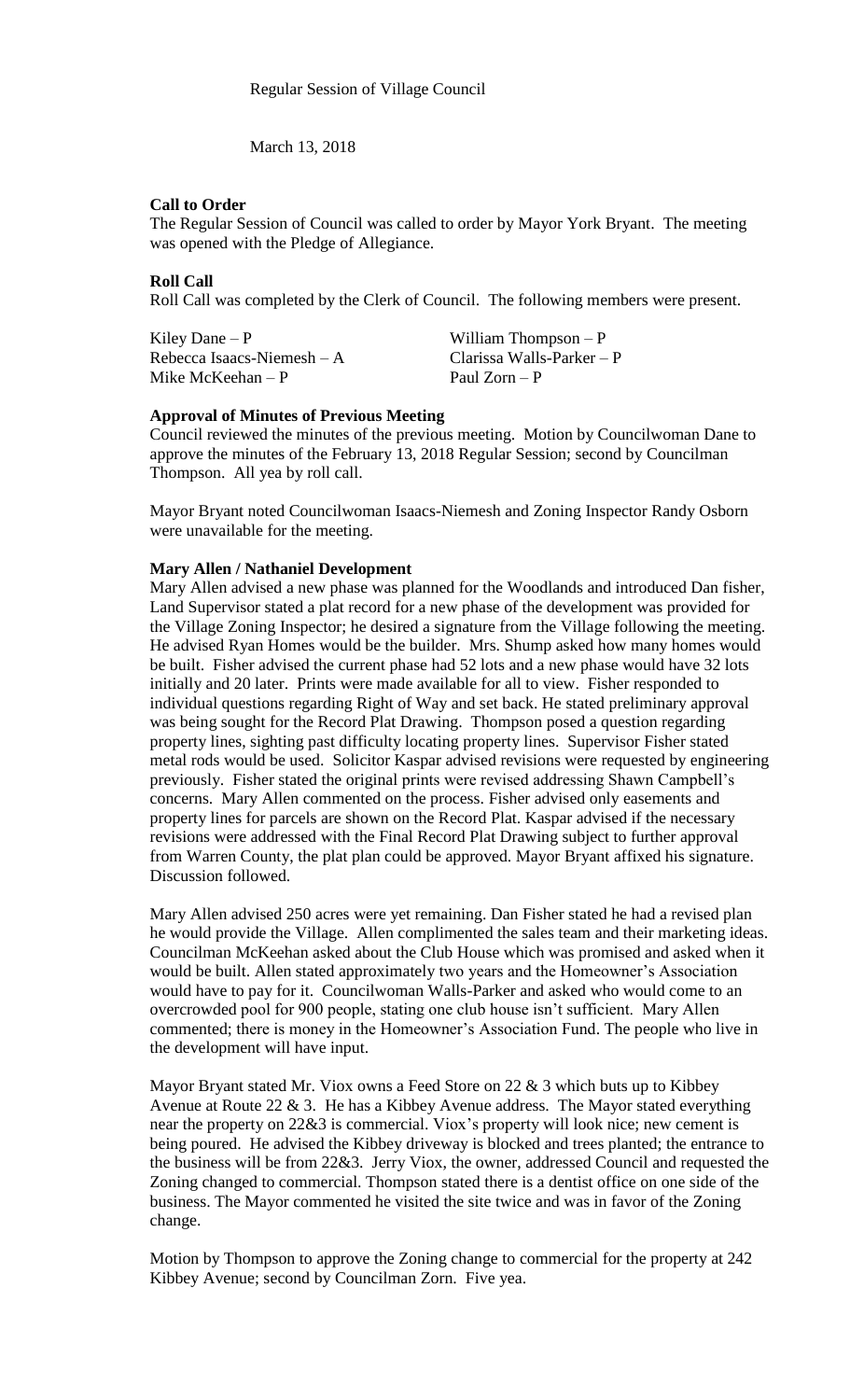March 13, 2018

Mayor Bryant passed information to Council showing repair required; he advised he watched the drop off for the past three years and asked Council to review the information. The Mayor stated he viewed a 2 hour show on scenic rivers. He stated Todd's Fork is not a historical river as shown on the program; he thought Todd's Fork was a creek. Councilman Zorn stated Little Miami was the first historic river.

#### **Steve Arrasmith / Warren County Drug Task Force**

Commander Arrasmith provided a copy of the 2017 Drug Task Force Report to Council and citizens present. He described the structure and resources of the unit, 21 full time personnel from 11 jurisdictions including one FBI, one BCI, troopers and 4 canines. He stated there was not a lot of good news in 2017; the unit was focusing on the interstates. Arrasmith reported one fulltime detective worked on the drug problem and a team of detectives working on investigations. There were 506 criminal cases in 2017.

He stated funding is necessary for this work and thanked the Village for their support. The unit received one grant; the JAG funds for 2018 have been frozen per Washington, DC. County Commissioners stepped up to help them reach the 2018 personnel budget. The Commissioner advised arrest are down although cases are up. Previously, the Miami Regional Crime Laboratory was used, but funds were not available to use the smaller laboratory; BCI is now being used. Heroine/Fentanyl is now available in the cars has helped with overdose deaths. In 2017 there were 9 deaths, down from 30 the previous year. In 2017, a lot of crystal meth was received from the southwest border from drug traffickers in Dayton because of the geographical location, also Cincinnati.

Arrasmith responded to a question on the Ohio National Guard, advising the counter drug unit supports all across the state, especially long term investigations. It is considered active duty military time for participants. Zorn addressed page 3 of the report, noting funding from several communities. He asked about Morrow's contribution for 2017. Arrasmith advised \$1 per person is invoiced to each community annually. Discussion followed.

Mayor Bryant stated 5 or 6 homes were suspected in Morrow previously for drugs. He advised he was unaware of any homes targeted this year in Morrow. The Mayor stated Morrow has been working hard on narcotics; the interstate is a source of drug traffic. Mrs. Shump stated there was no trouble at their new business in Morrow. The Sheriff is maintaining a monthly bulletin on narcom use and various success stories. Discussion followed on rehab and education. Kaspar, referring to page 4 of the report, complimented the work the unit does with some personnel working 80 hours or more a week.

Ralph Blanton, representing Kim Kellerman and Kelly Hill, provided a map and property information to Council. He referred to page 2. He advised he couldn't find anything at Warren County to verify the alley was vacated on Vine Street. Property was surveyed recently with only 3 pins found. For 135' along Kibbey Avenue, no pins were found. Mayor Bryant commented the alley was vacated and split between 2 property owners. He stated Vine Street was vacated many years ago. Blanton stated Warren County does not have a record from the Village on this and the minutes must be reviewed to locate the legislation. Discussion followed. He stated he would return to the maps for more information. He asked that we continue to locate the written information.

### **Reports / Legislation from Village Officials**

Reports provided to Council included Mayor's Court Report and Bank Reconciliation, Village Fiscal Revenue Status by Fund Summary, Bank Reconciliation and Disbursements.

Walls-Parker advised Daycare owner questioned if signs could be posted on 22&3; she posed a question regarding zoning. Zorn stated he also saw the signs in question. The Mayor advised there is a 29 day limit on having signs in the ground. Thompson stated there is a sign at the light with 7 signs posted. When the building is closed you have 30 days to take the signs down. Poe stated he has people looking at his business property; new owners